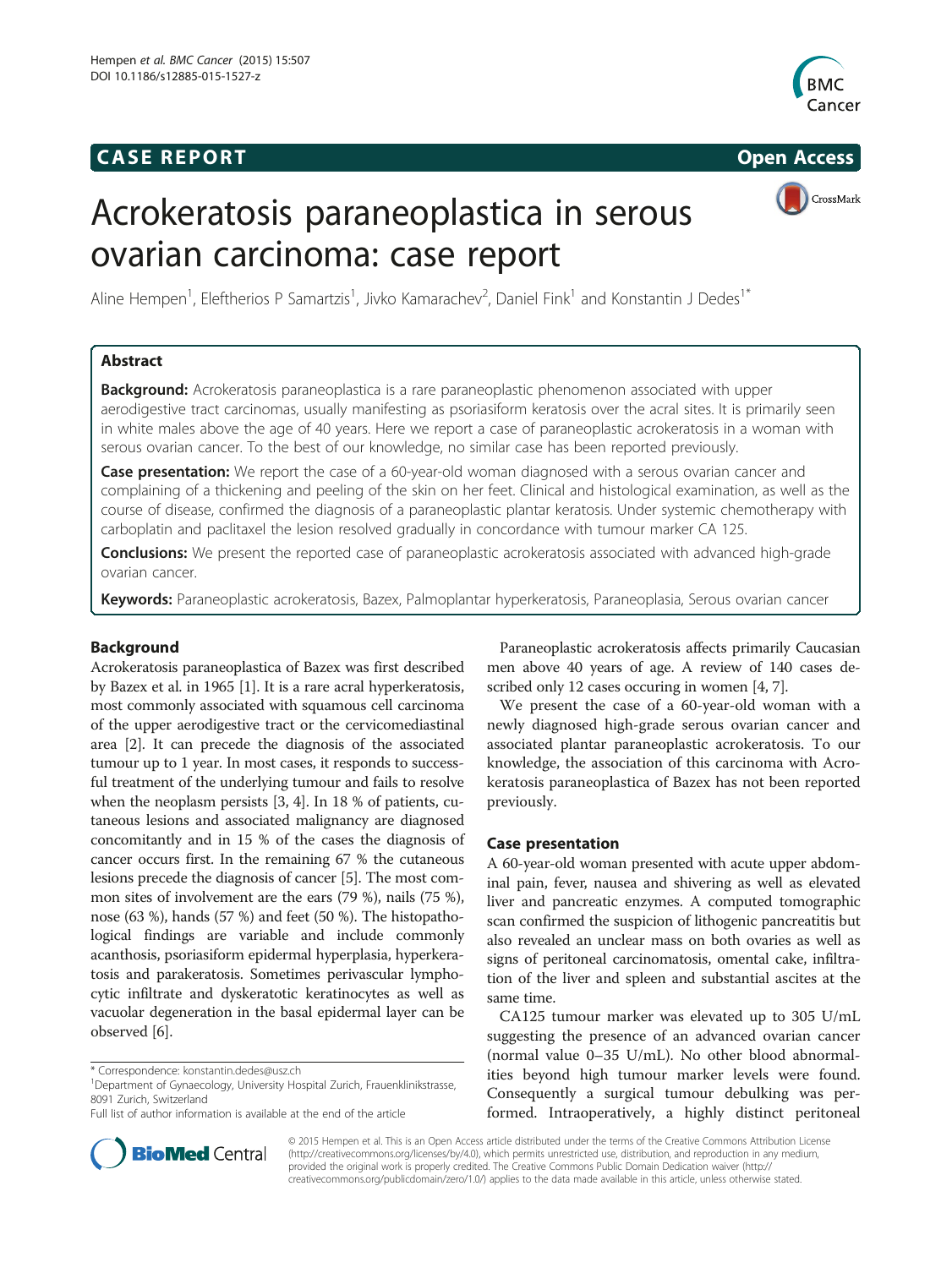

carcinomatosis with cementation of all the internal abdominal organs could be seen. The ovaries were buried under this tumourous mass and couldn't be fully visualised during the operation. Under these circumstances no optimal cytoreduction could be performed. The histology later confirmed the presence of a high-grade serous carcinoma of the ovary. Chemotherapy with carboplatin and paclitaxel was induced postoperatively.

Already prior to surgery, approximately when the ovarian cancer was diagnosed, the patient complained about a disturbing skin alteration on both her feet. Inspection revealed laminar hyperkeratosis and scaling of the plantar skin (enhanced in areas under compressive stress), which was unbeknownst to her. Dermatological examination as well as punch biopsy of the skin (Fig. 1a,b) suggested the presence of a paraneoplastic acrokeratosis. Histology of plantar skin revealed compact hyperkeratosis and irregular epidermal hyperplasia. Mycosis was excluded histologically. A regression of the cutaneous lesion together with the normalisation of the CA125 tumour marker (a drop to 9.3 U/mL) under first-line chemotherapy containing carboplatin and paclitaxel was observed, which further supported the suspected diagnosis of a paraneoplastic phenomenon (Fig. 2a,b).

Cutaneous eruptions in other areas (eg. face, hands), as seen in some cases of paraneoplastic acrokeratosis, could not be found [[4,](#page-2-0) [7](#page-3-0)].

## Discussion

Acrokeratosis paraneoplastica is a rare, obligate paraneoplasia initially presenting with palmoplantar hyperkeratosis. The pathogenesis is still not well understood. A few authors have proposed molecular mimicry as a possible mechanism; the crossed reactions between tumour antigens and growth factor receptors on epidermal cells. Another postulated mechanism is the action of epidermal growth factor, transforming growth factor-alpha and insulin-like growth factor secreted by the tumour cells themselves, which can lead to the cutaneous changes. Furthermore, zinc deficiency associated with the neoplasm may play a role in the pathogenesis of this hyperproliferative dermatosis. [[2,](#page-2-0) [8](#page-3-0), [9](#page-3-0)]. Hara et al. formulated a hypothesis where the pathomechanism of Acrotkeratosis paraneoplastica may be related to an immunological reaction as indicated by multiple factors: association with tumours always of epidermal and never of mesodermal origin, possible histopathological changes including the presence of necrotic foci, scattered vacuolar

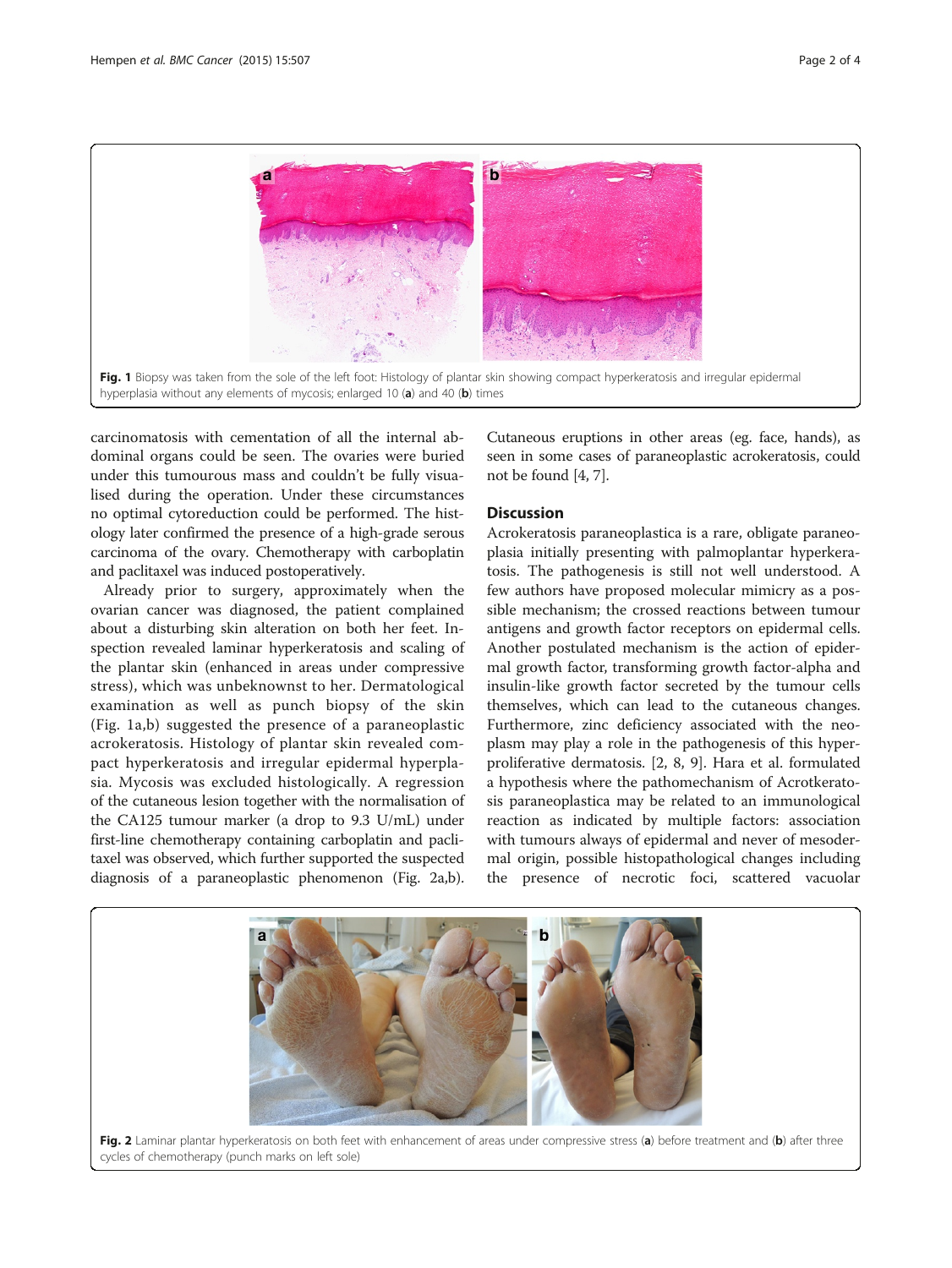<span id="page-2-0"></span>degeneration of basal cells, cytoplasmic eosinophilia and vacuolization of keratinocytes and pigmentary incontinence, which indicate an immunemediated attack on basal cells. The finding of immunoglobulin and C3 deposits on the basement membrane suggests the possibility of an antibody-initiated immune reaction, possibly mediated by complement, which provokes an inflammatory response resulting in development of the stated lesions [\[10](#page-3-0)].

Most cases of paraneoplastic acrokeratosis are associated with squamous cell carcinomas of the upper onethird of the respiratory or gastrointestinal tract (i.e. oral cavity, larynx, lungs, oesophagus). Single case reports also described an association of acrokeratosis paraneoplastica with carcinomas of the thymus, bladder, skin, multiple myeloma, carcinoids, malignant lymphomas and cholangiocarcinomas. Women seem to be less affected by acrokeratosis paranoplastica and only single cases have been reported in association with gynaecological neoplasms (i.e. vulva, ductal carcinoma of the breast) [2–4, [9](#page-3-0), [11](#page-3-0)].

Paraneoplastic syndromes are often associated with ovarian cancers, as determined from a clinicopathological study of 908 patients in 1992 by Hudson and colleagues [[12](#page-3-0)]. Few unspecific dermatological conditions were recorded. Only one patient was diagnosed with acanthosis nigricans maligna, the first (rare) dermatosis truly associated with malignant processes predominantly occurring in abdominal cancers (90 %), mostly consisting of adenocarcinomas. One patient showed dermatomyositis, which affects the skin and muscles. Clinical findings include malar erythema and poikiloderma on the thorax, associated with symmetric proximal paresis. Approximately 10–25 % of cases of dermatomyositis are paraneoplastic. Ovarian, pulmonary, gastric and genital carcinomas are most frequently correlated [[13](#page-3-0)]. Hudson's study showed other findings associated with ovarian carcinoma including haematological, neurological, endocrine and osteoarticular conditions.

In 2011, Fader et al. described the second case (the first reported in 1983) of Sweet's syndrome in ovarian carcinoma [\[14\]](#page-3-0). Sweet's syndrome or acute febrile neutrophilic dermatosis is characterized by painful, oedematous, shiny erythematous nodules or plaques, primarily on the face, neck, and extremities. Most neoplastic associations involve haematologic neoplasms [\[8](#page-3-0), [13](#page-3-0)].

Dermatological signs and symptoms can be common paraneoplastic manifestations of underlying malignancy. Cutaneous lesions, typically associated with other neoplasms than ovarian carcinoma, are amongst the ones described above: Necrolytic migratory erythema (most commonly associated with islet cell tumours), Paraneoplastic Pemphigus (characterized by painful mucosal erosions, ulcerations and polymorphic skin lesions on the trunk and extremities, associated to lymphoproliferative disorders), Leser-Trélat sign (sudden onset of seborrheic keratosis associated with adenocarcinomas of the gastrointestinal tract and also lymphoproliferative abnormalities) and other, more rare dermatoses [\[13\]](#page-3-0).

## Conclusions

To the best of our knowledge, no case of acrokeratosis paraneoplastica in association with ovarian cancer has been described before. This is a rare but important paraneoplastic skin finding to be recognized, as dermatological symptoms can precede the associated malignancy, unlike that of our patient.

As the histopathological findings are unspecific, the diagnosis can only be made on the basis of a combination of clinical and histological criteria and the regression of the cutaneous symptoms during and after therapy of the underlying carcinoma.

### Consent

Written informed consent was obtained from the patient for publication of this case report and any accompanying images. A copy of the written consent is available for review by the editor of this journal.

#### Competing interests

The authors declare that they have no competing interests.

#### Authors' contributions

EPS, KJD and DF participated in the treatment and follow-up of the patient. JK contributed in diagnosing the paraneoplastic acrokeratosis. AH collected the data, drafted and finalized the manuscript. EPS, KJD and JK reviewed the manuscript. All authors have read and approved the final manuscript.

#### Acknowledgements

We gratefully acknowledge the patient for collaboration and Craig Kingston for editing the manuscript. There was no funding for this case report and there is also no conflict of interest.

#### Author details

<sup>1</sup>Department of Gynaecology, University Hospital Zurich, Frauenklinikstrasse, 8091 Zurich, Switzerland. <sup>2</sup> Department of Dermatology, University Hospital Zurich, Gloriastrasse 31, 8091 Zurich, Switzerland.

#### Received: 19 December 2014 Accepted: 29 June 2015 Published online: 08 July 2015

#### References

- 1. Bazex A, Salvador R, Dupre A, Christol B. Syndrome paranéoplasieque à type d'hyperkératose des extrémités. Guérison après le traitement de l'épithélioma laryng. Bull Soc Fr Dermatol Syphiligr. 1965;72:182.
- 2. Bolognia J. Bazex syndrome: acrokeratosis paraneoplastica. Sem in Dermatol. 1995;14:84–9.
- 3. Valdivielso M, Longo I, Suàrez R, Huerta M, Làzaro P. Acrokeratosis paraneoplastica: bazex syndrome. J Eur Acad Dermatol Venerol. 2005;19:340–4.
- Karabulut A, Sahin S, Sahin M, Eksioglu M, Ustün H. Paraneoplastic acrokeratosis of Bazex (Bazex's syndrome): report of a female case associated with cholangiocarcinoma and review of the published work. J Dermatol. 2006;33:850–4.
- 5. Abrou A, Hope J, Jackson-Richards D, Lim H, Ozog D. Acrodermatitis paraneoplastica responding to topical PUVA treatment. Photodermatol Photoimmunol Photomed. 2007;23:37–8.
- 6. Poligone B, Christensen SR, Lazova R, Heald PW. Bazex syndrome (acrokeratosis paraneoplastica). Lancet. 2007;369:530.